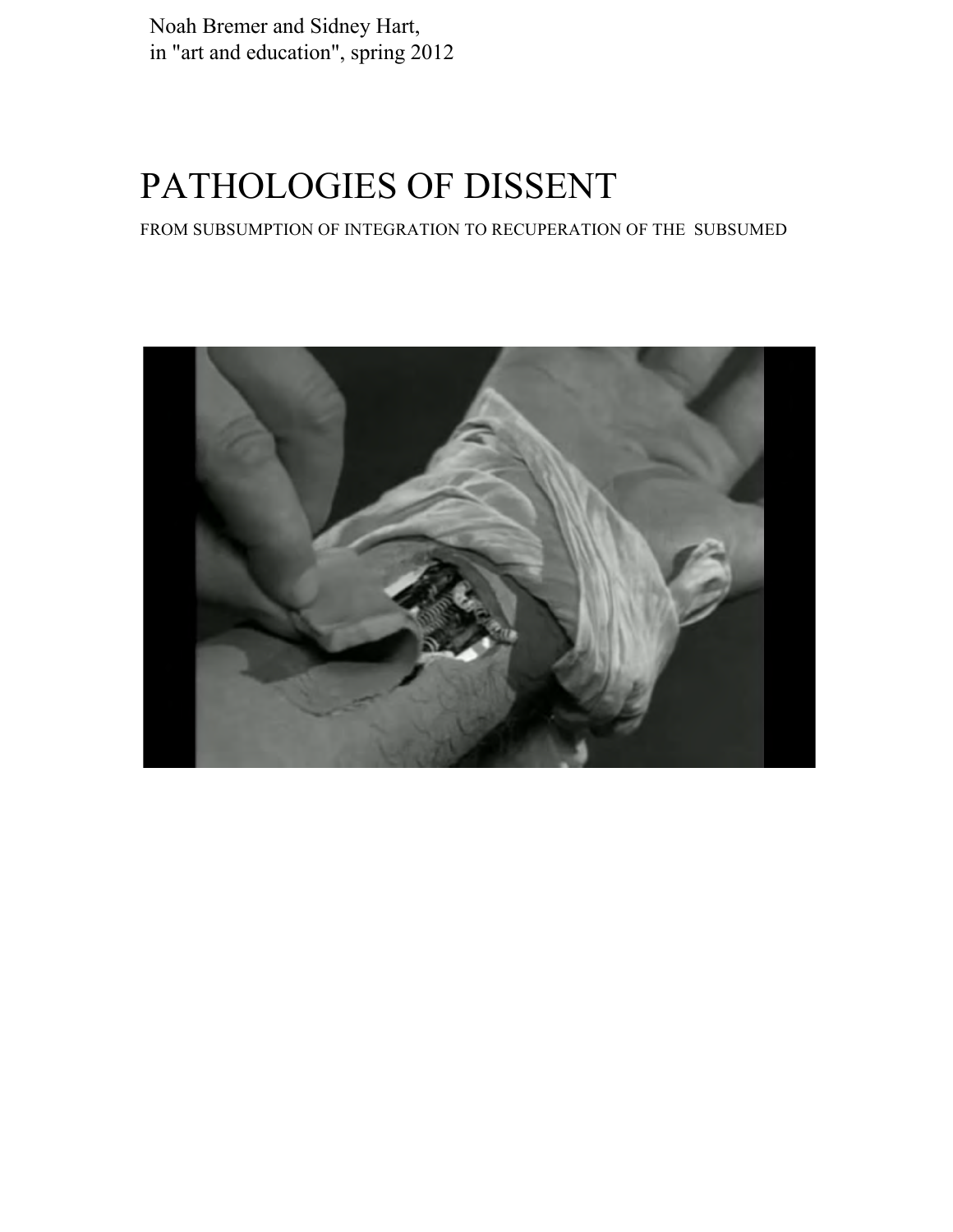#### **Over-Accumulation and the Colonization of the Social**

*In the factory we have a lifeless mechanism which is independent of the workers, who are incorporated into it as its living appendages… Owing to its conversion into an automaton, the instrument of labour confronts the worker during the labour process in the shape of capital, of dead labour, which dominates and soaks up living labour-power. 1*

Capitalism is an accumulative regime, a vampiric body, whose vitality is contingent upon its ability to systematically subsume living labor-power within the undead reservoirs of its mystically enclosed ecologies. Sustaining its machinic drives through a hyper-augmented, selfdepleting form of 'consumptive production'<sup>2</sup>, its systems extract value through a logic of *primitive accumulation*: a negative process of expansion that voraciously objectifies the *relations of production* through the hegemonic separation of their social constituencies from the product of their ends. Enclosing these *ends*, which take the shape of surplus-value, in the crystallized reservoirs of its undead organs, the vampiric body's will towards life is premised on its capacities for violent expansion as its productivity exceeds immediate demand. The over-accumulation of capital, resulting in the depletion of value and financial crisis, premises the body's historical colonization of markets, resources, and subjectivities that existed outside of capitalist market protocols. The subsumption of affect, subjectivity, perception, or in general the social-relation as a totality within rigidly codified transactional mechanisms that take the shape of what Marx famously coined 'the capital-relation' hence becomes a natural consequence, if not foundation, upon which this incarnational regime would grow.

The capital-relation, understood as the social institution upon which the voracious drives of this regime find sustenance, shares an intimate historical genealogy with the rise of the cultural industry in the late 19th century. Like the industrial labor institution of its time, the mercantilized cultural industries extracted value through the expropriation of the subject from the socio-cultural resources that facilitated their presence in the world. Alienation, the mass pathology of the capital-relation, hence only became absolute as the sovereign force, of which it now appears, after colonizing the entire social being – not only tearing subjects from the means of their material and hence biological foundations, but also from their symbolic and cognitive faculties, which were embedded in collective cultural rituals.

The vampiric regime's colonization of geographical resources was thus predicated on its covert modalization of the cultural resources, and thus social institutions, that would provide the infrastructure for its uncontested exponential growth. It was only through the transfiguration of the embedded *social-relation* into the spectacalized vascular systems of its hegemonically

<sup>&</sup>lt;sup>1</sup> Marx, Karl. *Capital. Volume 1.* p. 548. London: Penguin Classics. Print, 1992.

 $2$ <sup>2</sup> The product of consumptive production is surplus-value, a form that exceeds its immediate demand. The hyper-augmentation of consumptive production thus requires the constant expansion of a consumer market place.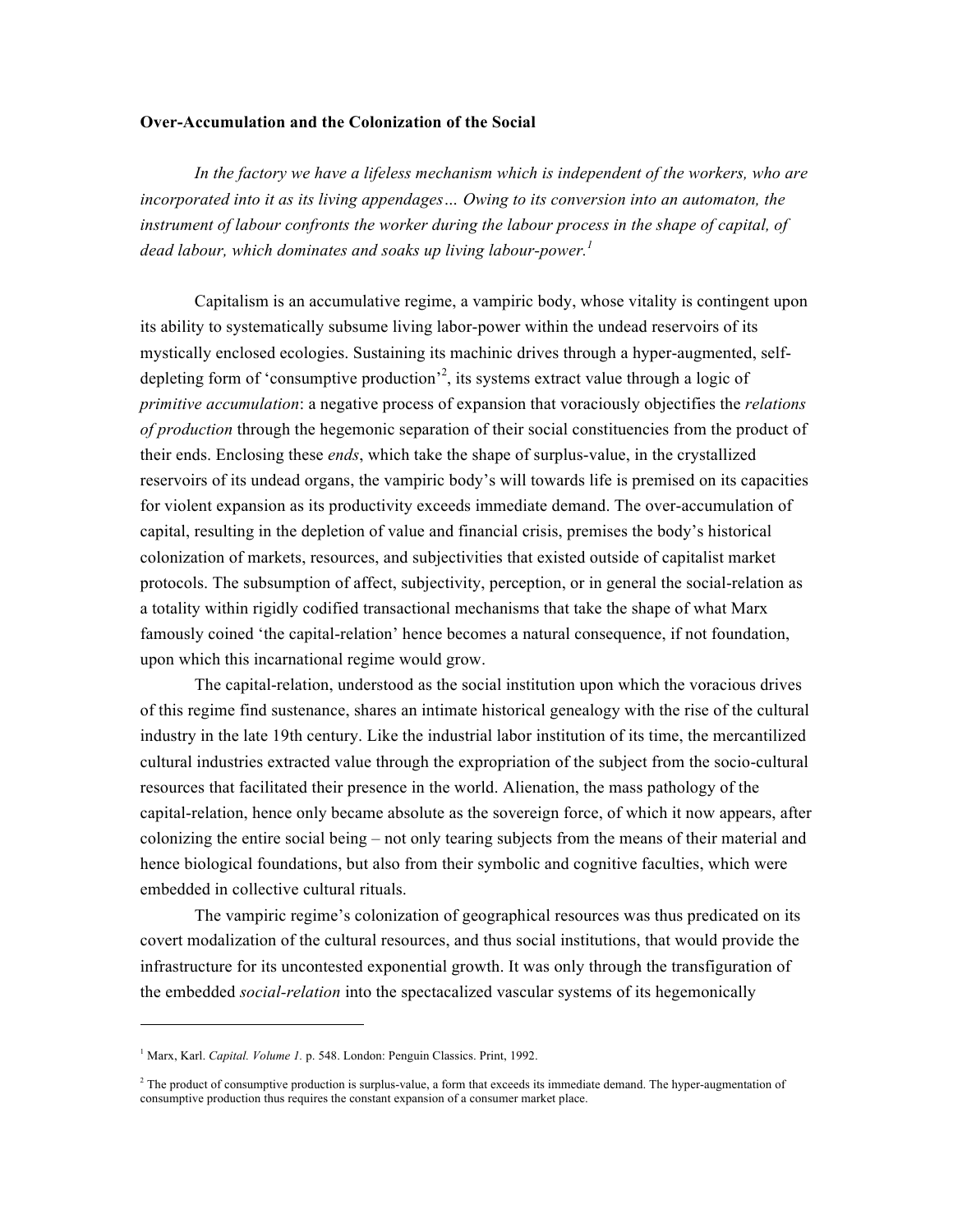administrated cultural institutions-cum-social factories -which served as vehicles for the integral seizure of language, gesture, and subjectivity- that the social-relation, in its entirety, was mystically reproduced as the capital-relation.



Egyptian Court, Crystal Palace

# **The dawn of the gesamfabrik.**

It does not seem to be a coincidence that the destination for the first corporate tourist industry was the Crystal Palace Great Exhibition of  $1851<sup>3</sup>$ . Nor does it seem to be a coincidence that Marx conjured the idea of commodity fetishism after visiting the very same location<sup>4</sup>. Uprooted from commercial circulation, expropriated from the field of their social production and then supplanted within a rarefied architectonic cage, the taxonomic collection of worldly objects showcased at the Crystal Palace Exhibition served as an event for the inauguration of a new field of market relations that would premise the integral metamorphosis of the cultural form within the shape of the estranged commodity fetish, of which it now appears.

 $3$  In Timothy Mitchell's essay "World as Exhibition," a startling link between capitalist displacement and the tourist industry is drawn through an account of the Crystal Palace Exhibition. "By the 1860s, Thomas Cook, who had launched the modern tourist industry by organizing excursion trains with the midland Railway Company to visit the Crystal Palace (the first of the great world exhibitions) in 1851, was offering excursions to visit not exhibits of the East, but the "East itself."

<sup>4</sup> For more on the relation between the Crystal Palace and Marx, see Agamben, Georgio. *Stanzas: Word and Phantasm in Western Culture.* P.38. Minnesota: University of Minnesota Press. 1994.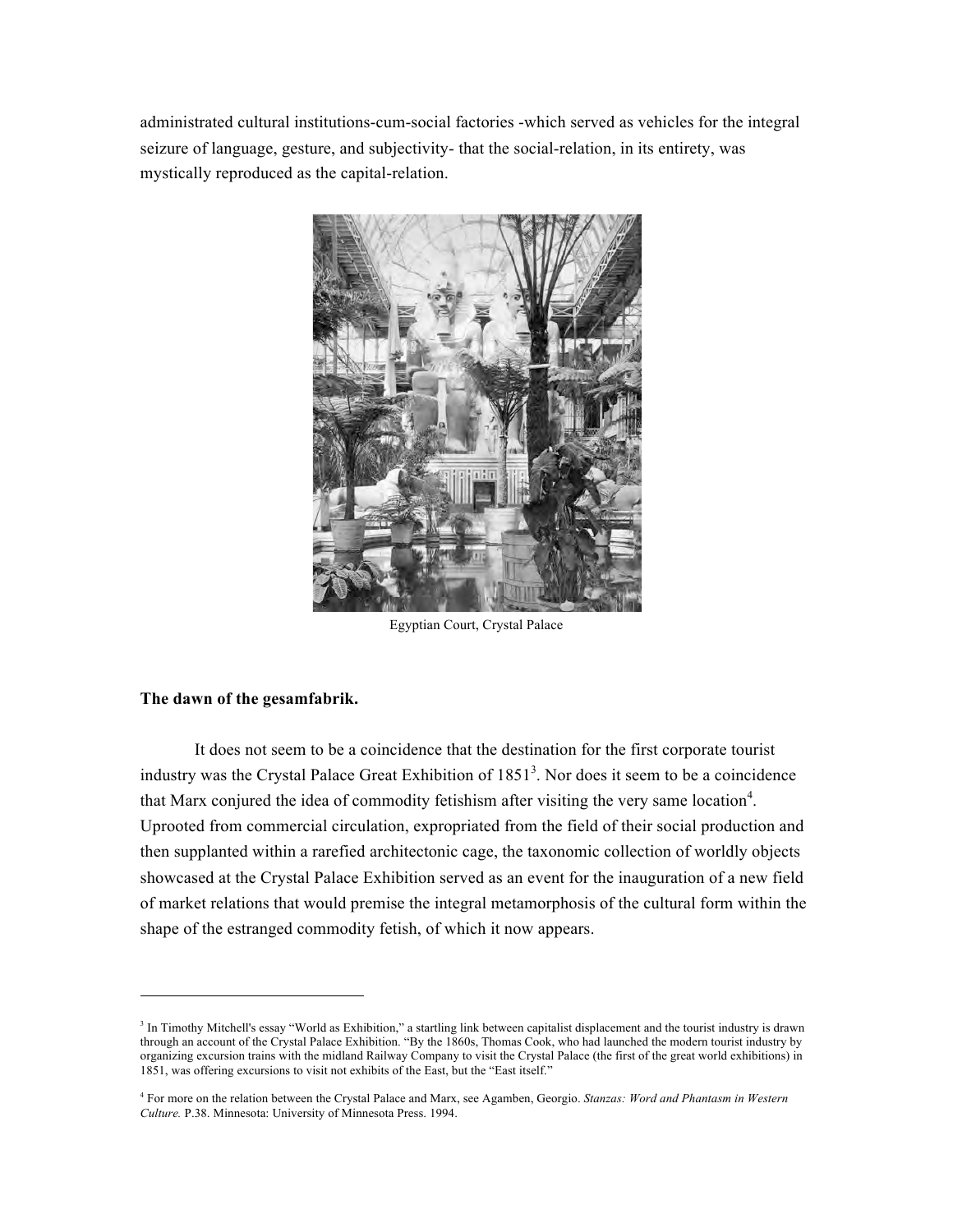*The "becoming-image" of capital is nothing more than the commodity's last metamorphosis, in which exchange value has completely eclipsed use value and can now achieve the status of absolute and irresponsible sovereignty over life in its entirety, after having falsified the entire social production. In this sense, the Crystal Palace in Hyde Park, where the commodity unveiled and exhibited its mystery for the first time, is a prophecy of the spectacle, or, rather, the nightmare, in which the nineteenth century dreamed the twentieth.<sup>5</sup>*

From this last metamorphosis of the commodity described by Agamben, alienation became an encompassing condition of the human species. Objectified dead-capital, which was torn from the field of its social production, re-awoke as an undead phantasmagoric commodityform that would act as the artifice through which society would come to recognize itself as an integrated spectacle: an auto-voyeuristic social institution that subsumed the socio-material ecology, in its entirety, within a plane of absolute abstraction. Reality, from the Crystal Palace onward, became a carnavalesque market that ingeniously bound 'the unconditioned selfregulating laws of aesthetics, and the pure abstraction which is the core of capital as a means to supersede use-values regulation of exchange value<sup> $6$ </sup> – falsifying the social relations of production through their illusory mediation by a de-regulated plane of aestheticized market protocols.

Expropriated from their language, gesture, subjectivity, material means of subsistence and home, the subjects produced through the culturally managed social factories found themselves with nothing to sell, neither experience nor produce other than their own skins, which were sold out of desperation as a form of capital within the de-regulated vascular systems of the vampiric wage market. As expropriation became total in the spectacle, the masses were given the opportunity to joyously consume and produce their own exploited labor -in a way commensurable with a goat eating its own processed flesh as though it were a product produced like any otherhence becoming alienated from their own alienation.

The process of instrumentalisation of commodity fetishism embedded in a kind of spectacle from Crystal Palace onwards meant that derived forms of capital, accumulated through the mechanisms of the vampiric body, became absolutely dependant from the limitations placed on productivity by human need. The liquidated life-cycles of products, social codes, businesses and culture endorsed by the vampiric body's negative expansion, or consumptive production, found its ideal engine in the cultural economy's commodity-forms and de-regulated productivity cycles, which, as Jonathan Lantham suggests "come to follow a generational logic in which their determining aim is the outdating of what exists, its denunciation, devaluation, and *replacement*."<sup>7</sup>

<sup>5</sup> Agamben, Georgio. *Means Without Ends.* p. 76. Minnesota: University of Minnesota Press. 1996.

<sup>6</sup> This hypothesis was in part drawn from Marina Vishmidt's yet to be published, 2010, dissertation, "Allegories of Labor." In it a thorough analysis on the falsification of the social relations of production via. their eclipse by de-regulated aesthetic relations of production is lucidly pointed to.

<sup>7</sup> Lantham, Jonathan**.** *Consuming Youth: Vampires, Cyborgs, and the Culture of Consumption.* p. 30. Chicago: University of Chicago press. 2002.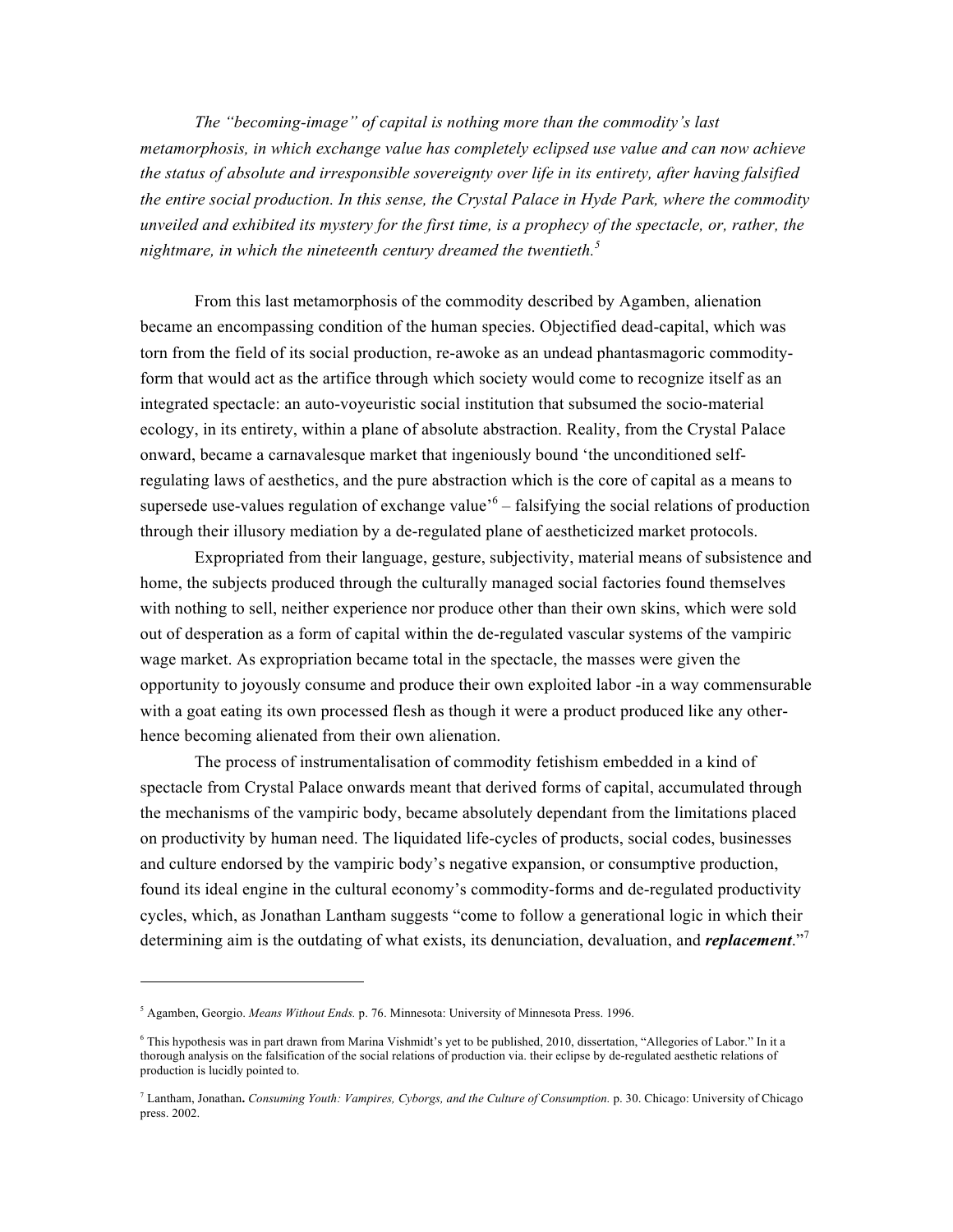Crisis, as the engine behind this vicious generational dialectic, becomes an administrated event under the vampiric regime, taking on the qualities of a secularized seasonal occurrence. Engineered under the protocols of speculative financial markets, the seasons are strategically truncated. Turning years into months, and months into days, the commodity-species life-span (unlike the plant or human organism) is systematically programmed to follow the logic of the crisis economy's tumultuous growth cycles. Severed from the binding temporal orders of biological life cycles, the cyborgic commodity-species becomes a sovereign calendar; a selfregulating omnipotent institution that subjugates all forms of life under the abstract orders of its carnivorous accumulative drives. The zoo of estranged artifacts, tourists, and signs set within the abstract temporal orders of the Crystal Palace, in an uncanny historical coalescence, further illustrates how the fallacious dream of the 19th century would become the reality of the 20th and 21st.

Crystal Palace as the womb through which this new breed of commodity was birthed must also be seen as the founding protocol for the slew of festivals, museums, events, fairs and various other culture-led regeneration schemes that would follow. It is as if the symbolic impact and ephemeral space of Crystal Palace had been a catalyst for the saturation of deregulated, vampiric forms of capital, thereafter propelled beyond the fire which consumed it (in 1936) to propagate towards a schizophrenic colonization of all fields of social life.

The capital-relation is hence not simply a territory, e.g., factory, school, or patriarchicical family unit, but an organ. It is a generative algorithm that moves with the operators that are produced through its protocols-cum-ecologies. The cultural institution as a key apparatus involved in the re/production of these integrally designed market algorithms most be considered as a gesamfabrik (total-factory) a temporalized territory that, as Hito Steyerl succinctly contends:

*exceeds its traditional boundaries and spills over into almost everything else. It pervades bedrooms and dreams alike, as well as perception, affection, and attention. It transforms everything it touches into culture, if not art. It is an a-factory, which produces affect as effect. It integrates intimacy, eccentricity, and other formally unofficial forms of creation. Private and public spheres get entangled in a blurred zone of hyper-production*. 8

The cultural sector being the engine through which the social-relations of production-as a totality-were historically eclipsed by capitalist-relations of production would suggest that these social apparatuses, which are currently managed by a class of creative economy bureaucrats, could provide ideal soil for the age-old Marxist imperative of expropriating the expropriators, i.e., counter-recuperating resource enclosures through the expropriation of the sovereign class from the means (institutions) which fortify their hegemonic management over life.

<sup>8</sup> Steyerl, Hito. *Is a Museum a Factory?* Journal#7. E-Flux Journal. 2009.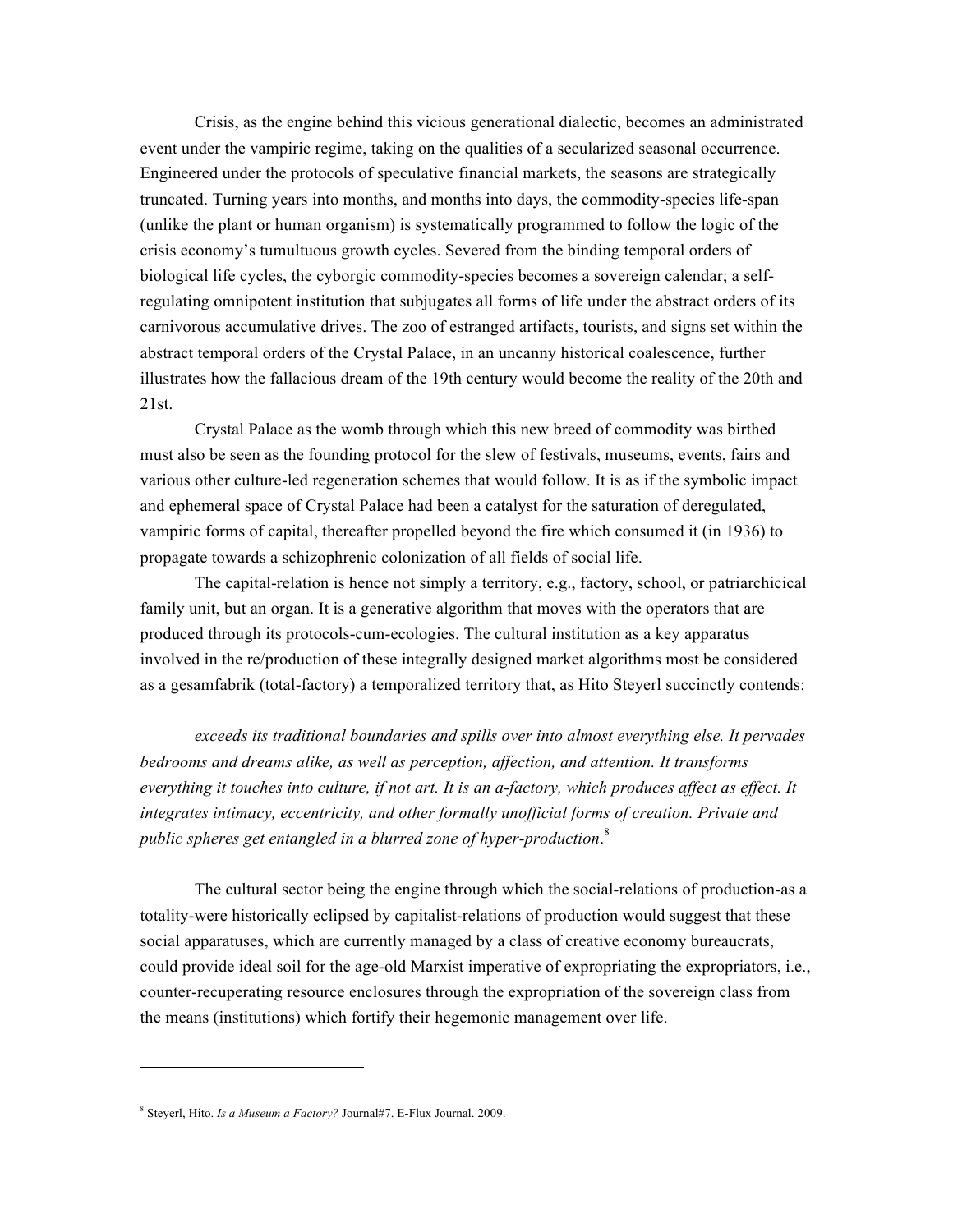#### **Pathologies of dissent**

We have described the capitalist-relation as an algorithm: a code that moves with one like an organ. We have described the capitalist political economy as a vampire: an accumulative machine that operates through a form of consumptive production or negative expansion. We have aligned these terms on the basis that capital, as a vampiric regime in a constant state of expansion, must exponentially subsume resources, organisms, and social forms within capitalist relations of production in order to feed it voracious and ever growing appetite. We have described the cultural institution as a social apparatus or more specifically gesamfabrik: a vehicle that premised capitals ability to subsume the entire social ecosystem into its mechanized transactional ecologies. And finally, we have suggested a Marxist-cum-Maoist coup of advanced-capitalist cultural engines on the basis of there formidable role in the engineering and diffuse dispersion of the algorithms that establish market subjectivities. The question of *how* we go about counter-recuperating the gesamfabrik still looms in the shadows of our hypothesis however.

Can we, through the cultural institution, whether it be the school, museum, or night club reassemble the elementary constituencies of the social-form by entering into new relations with the spatial, cognitive, and temporal tools through which we reproduce our presence in the world? How, as subjects produced through capitalist relations of production however, could we enter into these new fields of association with the cognitive and material resources, as well as instruments, that *would* establish our relations with these re-envisioned social-forms?

If capital's mass pathology is alienation, a disorder characterized by exclusion, displacement, and withdrawal; whose effects manifest through the expropriation of its victim from the means of their material and cognitive resources, a strategy of exodus must necessarily lie in inclusion. A counter-active pathology most hence be imagined that would hold the capacity to strategically re-enter the very system which expropriated it. Is integration within the vascular system of capital possible without subsumption, however? And on the other hand, is the subsumption (of capitalism) possible through viral integration? Pulling our model from the analogies of the vampiric body and gesamfabrik we will diagnose two strands of dissident pathologies through an analysis of recent 'outbreaks' in London that are symptoms of the crumbling welfare state.

The first will be *episodic illness*: an alien intrusion that is immediately recognized by the system and attacked by white blood cells. This is illness as an event, a violent territorial intervention resulting in a medical intervention that either fully cleanses the body of the alien organism, resulting in salvation and in many cases expansion, or on the other hand fails, leading to the spectacular implosion of the body it inhabits. Operating through a crisis/criticality dialectic, which Boris Buden proclaims as a defining axiom of the historical avant-garde, stating the following; "To say that something has gone into crisis meant above all to say that it has become old; that is, that it has lost its right to exist and therefore should be replaced by something new.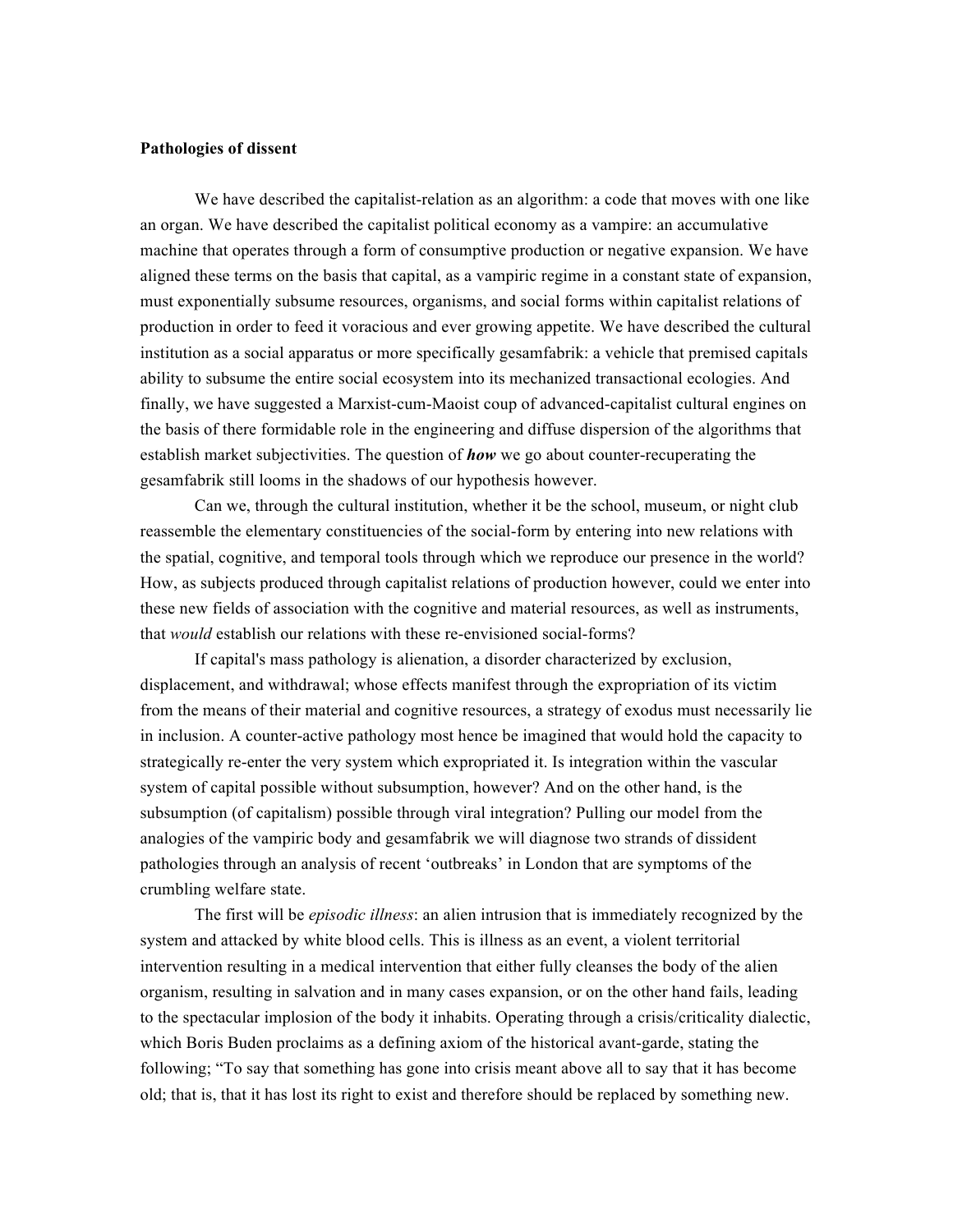Criticism is nothing but the act of this judgment, which helps the old die quickly and the new to be born easily."<sup>9</sup> Episodic illness will be discussed in terms of the militant left as an insurrectionary transformation that culminates in a lethal blow.

The second, which will be the emphasis of our position, is *chronic illness*. Chronic diseases, unlike episodic disease, linger within the body for extended periods of time. Taking on qualities that systemically situate it on the threshold between a vector (an organism, typically a biting insect or tick, that transmits a disease or parasite from one animal or plant to another) and a parasite, this pathology facilitates volatile ecologies that strategically blur ontological, epistemological, economic, etc. distinctions between the guest and the habitant. The partially symbiotic relation between the chronic disease and the infected body makes it difficult for the predominant organism to detect, much less get rid of, the alien occupant that has inhabited its system. Slowing down the liquidated death drive of the value creation machine, and facilitating a self-reflexive providence where mortality is confronted, life cycles are given a human like liability, and sustainable paths of withdrawal are realized.

## **Episodic Occupation and Chronic Habitation**

During an economic crisis, reactions to austerity measures and cuts in education can manifest themselves within a space through anything from transgressive territorial appropriations to lengthier navigations between institutional demands and individual subjectivities. Like countless public libraries across the country, the Byam Shaw School of Art library in north London was threatened with closure in October 2010, a decision justified by the integration of fine art resources into its affiliate college, Central St Martins, coinciding with the latter's relocation and centralisation to purpose-built facilities. Instead of an imminent death, the library was taken up as a platform for AND publishing and inhabited by students, prolonging the life of an ecology that was scheduled for a ruthless execution via the hand of State legislated financial dispossession. The habitation of this essential institutional organ by a group of alien elements that were expunged from its system marked the entrance of what we will diagnose as a chronic outburst.

The publishing organisation AND, co-directed by Lynn Harris and Eva Weinmayr, played an instrumental role in a systemic organization of the pathology that would chronically situate itself within the school's library. Using it as a space to exhibit AND publications, host workshops, a programme of 'Piracy lectures' which explore issues of copyright and authorship and a lab space assisting in the alteration and creation of published material, the project currently operates through volunteers and skills sharing, highlighting that the habitation is not only

<sup>9</sup> Buden, Boris. *Criticism Without Crisis: Crisis Without Criticism.* London: MayFlyBooks. 2009.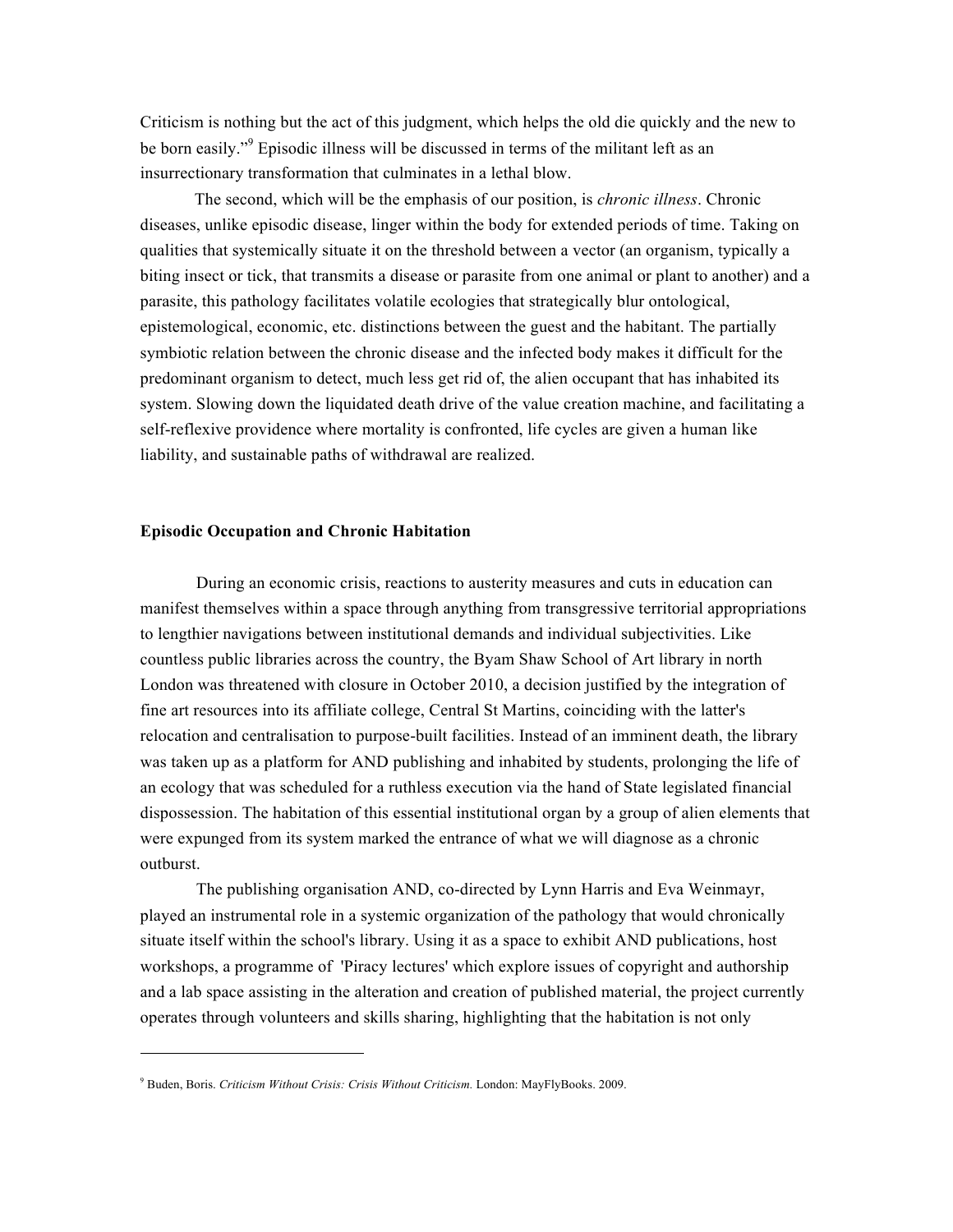endorsed by the institution itself, but necessarily by its students. Within the context of Byam Shaw's centralisation and the wounded potentiality of crisis provided by the library's demise, arose the provision for a lasting détournement of these resources, as embedded within an institutional framework. The use and context of these resources were formulated to create new forms of collectivity around objects that replicate the exchange relations of the commodity form.



A central component of the library habitation, the Piracy Project, which facilitates the copying and altering of existing books and plans to exhibit pirated material, offers the provision for an aesthetic re-evaluation of the gesamfabrik, with an institution's resources acting as mediators providing much more than a critique of the logic of a primitive accumulation. The often minute additions to existing books in works bearing the same title and author, point to the parasitical strategies of both the piracy project and the habitation that contextualises it, reevaluating through a parallel questioning of authorial voices the value of exchanging resources against the exchangeable value of commodities. Mitigating the increasing alienation of students as consumers built through years of deregulation in UK higher education, the library habitation re-imagines the alienated relations of students to institutional resources, in a reversal that extends from the altered, pirated page towards the walls of the institution that determines those relations. The subverted exchange value of resources in this context, with volunteer-led initiatives to inhabit a space, have the capacity, through the model's sustainability and the aesthetic re-investigations of institutional resources, of affecting a terminal illness reaching to the very organs that subject the individual to expropriation and alienation.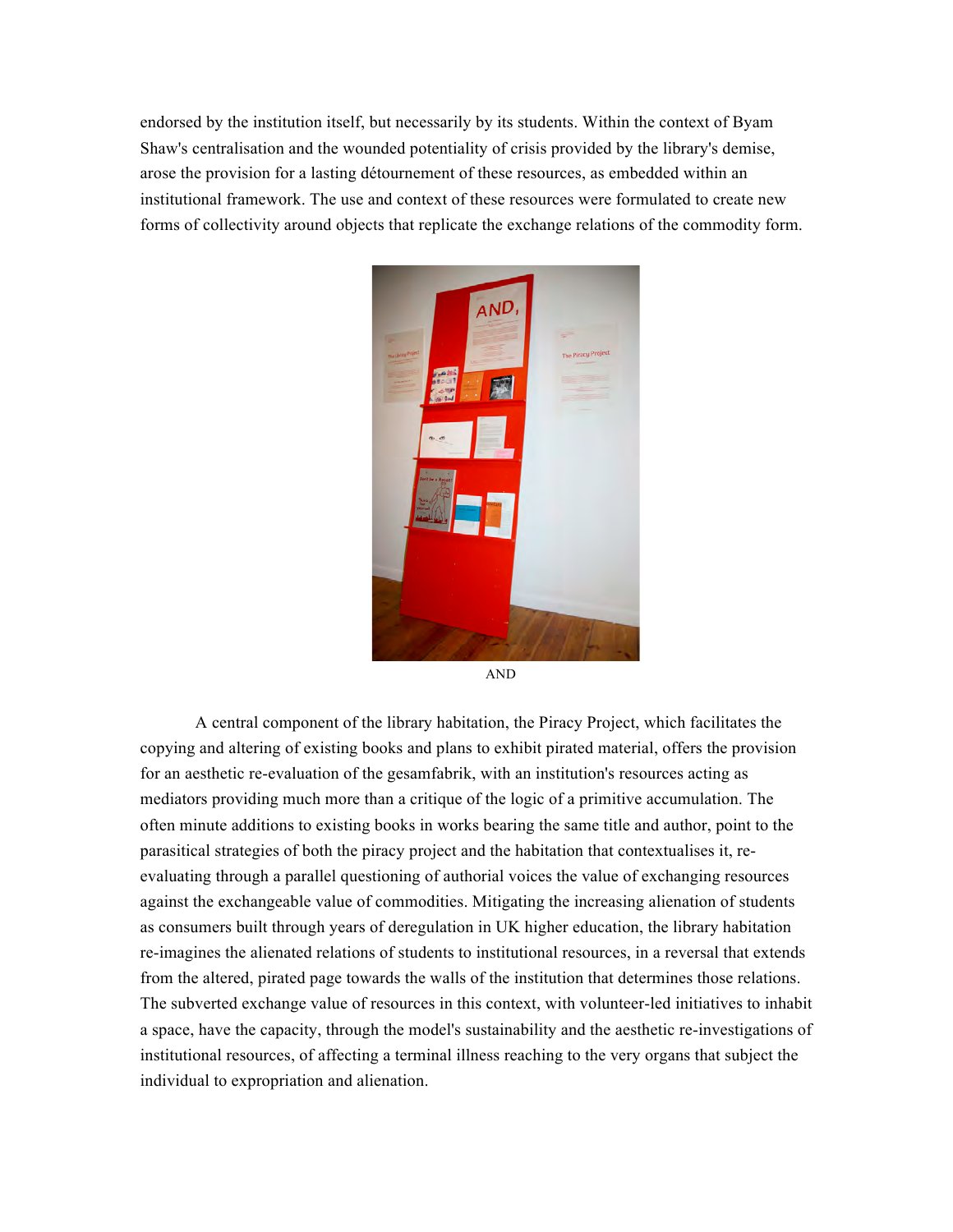The ambiguity of AND's activities in relation to the space and time-frame of the habitation allow it to evolve somewhat organically in a manner that facilitates its navigation past conventional modes of institutional critique. While providing for the resources that are familiar to art schools and at the same time opening its doors to the questioning and alteration of published material, the AND habitation uses the ailing framework of the pedagogical institution -which it successfully integrates- as a potentially subversive potentiality. Systemically positioned on the threshold between a parasitical organism and a vector, the habitation simultaneously operates within the body of vampiric capital -virally infecting its blood streams- while modeling volatile channels that open space for the fusion of social-forms produced within institutional demands with those that decidedly exist outside them. The negotiation entailed in navigating through how to provide a service to students within a double agenda manifests itself here as an aesthetic reevaluation of conventional services within educational contexts, relying on semantic slippages which are both inherent to the library's very function of exchange and its paradoxical, if not contradictory agendas.



Byam Shaw library habitation, May 2011

The format of an enclosed resource -with its commodifiable items borrowed and returned- offers various forms of potential exchange that an institution can accommodate. The library habitation does not position itself antagonistically to the Byam Shaw School of Art hosting it, since it is not an occupation gained without management's consent, but a habitation endorsed and even promoted by school's administration, which have openly agreed to diffuse AND events. A space inhabited for skill sharing towards the subversion of conventional types of knowledge-production, the library habitation indeed differs greatly from the transgressive appropriation of occupations that antagonise managerial allotments. As AND co-director Eva Weinmayr has claimed, 'it's not like we occupy [...] it's quite soft now and I think there's always negotiation'. Indeed the higher echelons of management support this negotiation-driven habitation, with the school's principal even providing financial support. The habitation is also no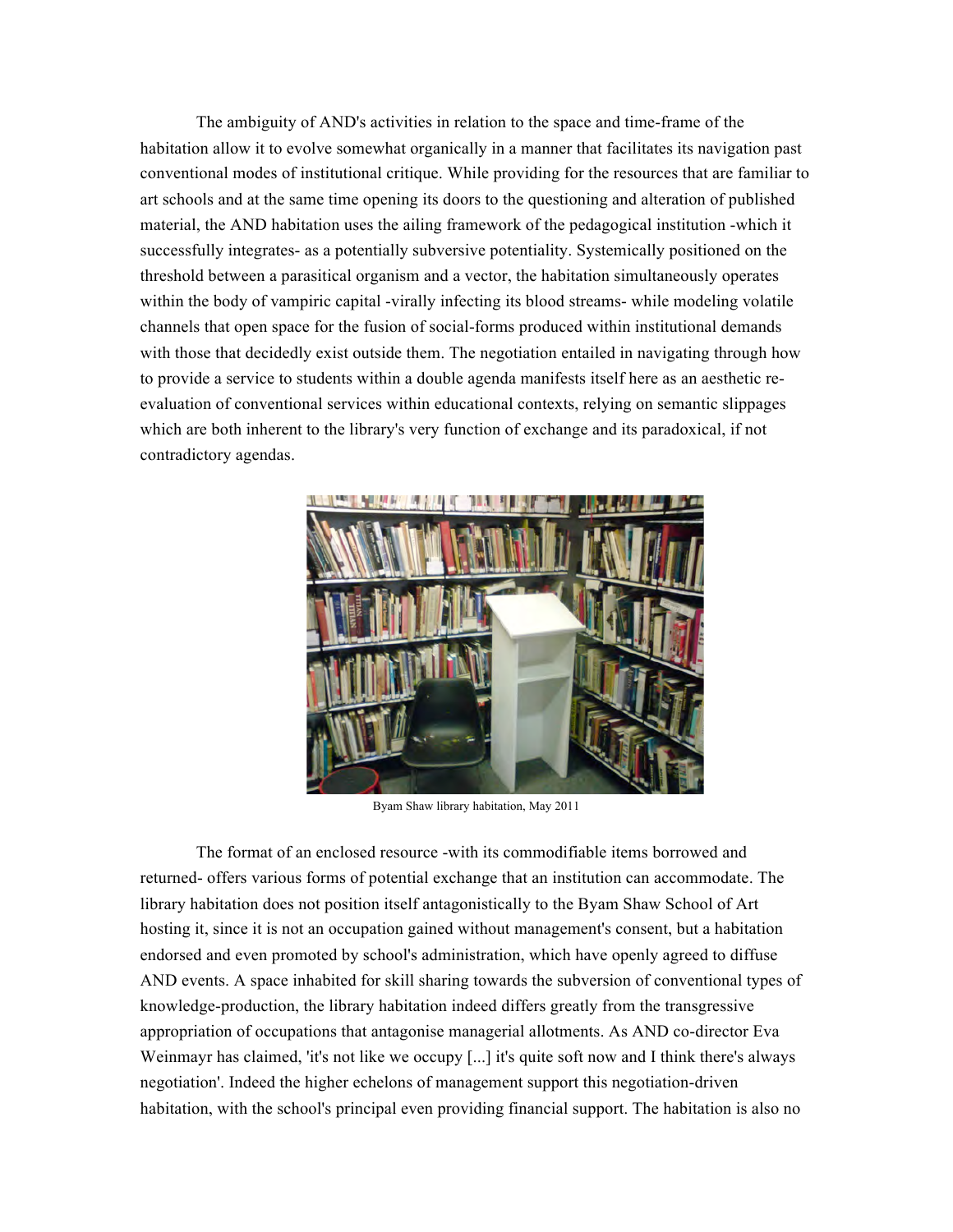doubt facilitated by the freedom inherent in the liminal space of possibility of a provision's demise. 'For the moment, nobody really knows where we sit' claims Weinmayr, 'we have to almost negotiate day by day where our rights are'. It is this very interstitial space that can sustain an open-ended, collaborative platform as a parasitical model.

There are of course a variety of reactions that can emerge from repressive managerial decisions in higher education. Testament to this are the protests and occupations that spread across UK campuses in the past year, their commonplace nature often filtering into the media as commonsensical antagonisms to a trebled tuition fee increase. Messy legal battles, high court injunctions and the enforced security that impose on schools the control of potential terrorist sites are now part of a normalised rift in UK higher education, deepening the precipice between management and students, desires for free education and the legacy of the Bologna process.

The gaping wound of the gesamfabrik became apparent during the occupations in protest against Middlesex University's planned closure of its philosophy courses. The starting point of the campaign against this decision was a meeting scheduled on May  $4<sup>th</sup>$  2010 by the Dean of Arts and Education to explain the closure. The Dean failed to appear to a meeting he had scheduled, and from this neglected transparency and justification, several dozen students stayed in the building, eventually occupying part of the Trent Park campus for weeks in expectant wait for clarifications and ultimately the reversal of a decision seemingly explained by the few return rate percentage points which the Philosophy and Religion department had failed to deliver. A second occupation, on May 20<sup>th</sup>, at Middlesex University's Trent Park Library was the opportunity of illustrating the logic of accumulation that justified the closure of the programme, while instrumentalising the institution's basic resources in a subversion of that logic. The space of the library, through the seizure of basic resources, was presented as another line pointing towards the erosion of education by the laws of use value. The library occupation can hence be seen as a form of episodic disease, re-appropriating institutional resources in a way that brings to light the precarity and contingencies of those resources themselves against the impending law of usevalue.

In the months that followed, blows against generalised cuts in higher education (often investing institutional spaces with symbolic, militaristic or utopian meanings) and the institutional panic that ensued –with the deployment of costly High Court injunctions and small armies of security personnel- could be seen as the development of a governmental and ideological immune system, forms of institutional power flexing their muscle. These forms of power were pitted against episodic forms of illness, which can be understood as the illness born *out of* –and occasionally *specific to*- crisis. Protest as episodic illness can be imagined as both that which disregards elaborate meta-narratives or utopian movements, and escapist futures embedded within the logic of crisis. It is in this sense that the aims of protests and demonstrations with utopian aspirations falling under this notion can be seen as embedded within a spatio-temporal frame determined by the ebbs and flows of capital, the opening and coagulation of its blood streams.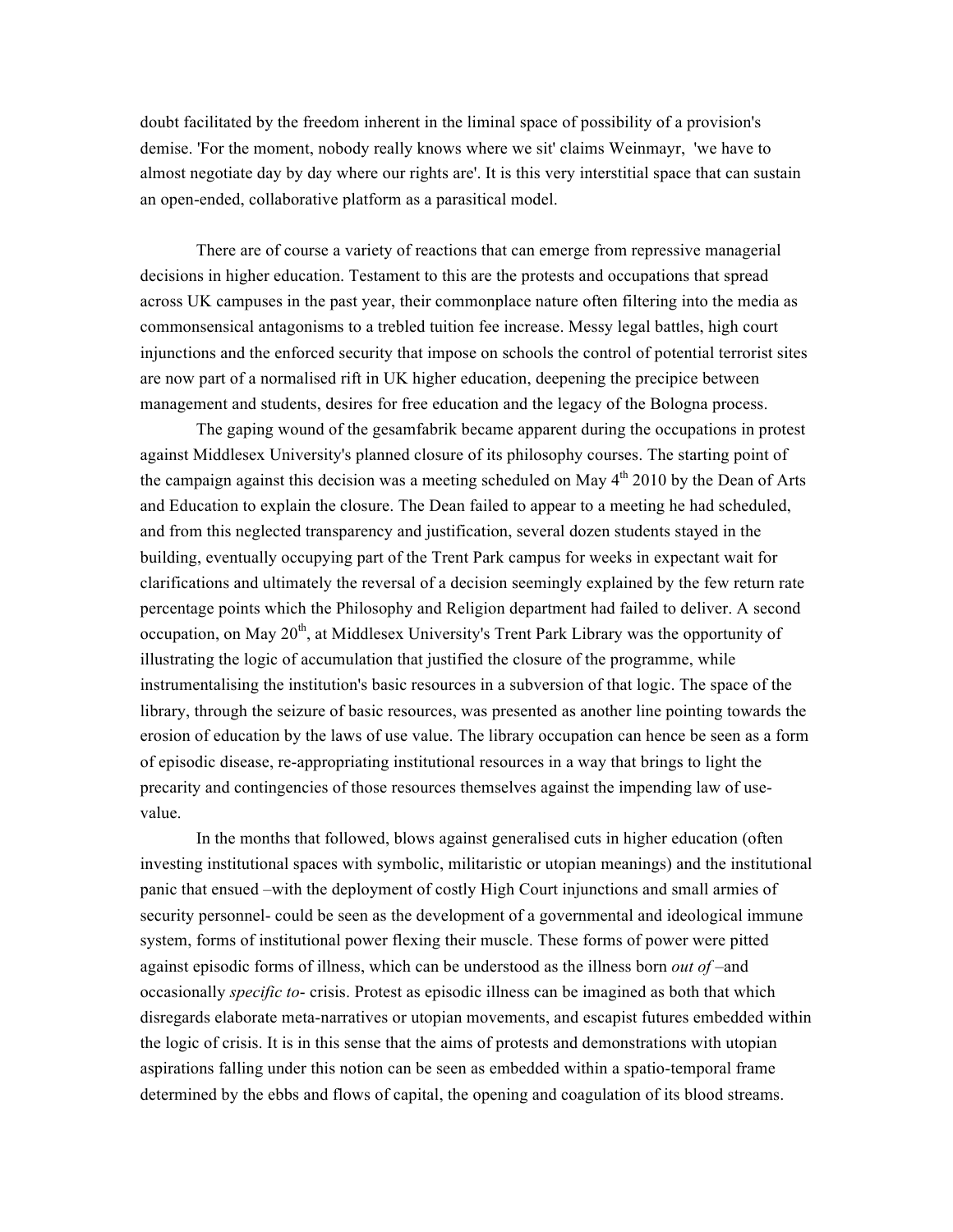

Middlesex University occupation, May 2011

"Refusal of work," the main slogan for the first stage of autonomia movements in the 1960s, supports a lucid illustration of the intrinsic conflict that underpins episodic outbreak. The slogan, as Michael Hardt affirms, did not simply mean "a refusal of creative or productive activity but rather a refusal of work within the established capitalist relations of production."<sup>10</sup> This refusal of work took place through the occupation of the production process itself, in forms of sabotage, such as the slowing down and counter use of machinery. The problem which immediately appears for us in this logic is that it presupposes the actors' identification with a fully subsumed subject-position that is constituted through the hierarchically distributed labor force. The issue with this identification is that instead of breaking with the relations of production that are already established, it often happens that the labor class simply re-produces the codes they critique through attempts of self-valorization within the system they attempt to reorganize. Succinctly put, the members of the tennis club that violently occupy the court while wearing its uniforms simply reproduce the relations which the institution establishes in a slightly augmented form – the court topographically changes, but the algorithm goes unscathed, e.g., the players remain human-capital, and the court hence remains as a vehicle for the predominant market.

Half a century on from this "Refusal of work", it remains to be seen how the blows of episodic disease can affect the central organs of capital accumulation, specifically within higher

<sup>&</sup>lt;sup>10</sup> Hardt, Michael. Introduction. In *Radical Thought in Italy: A Potential Politics*, ed. Paulo Virno and Michael Hardt. Minneapolis: Minnesota Press, 1996, p. 2.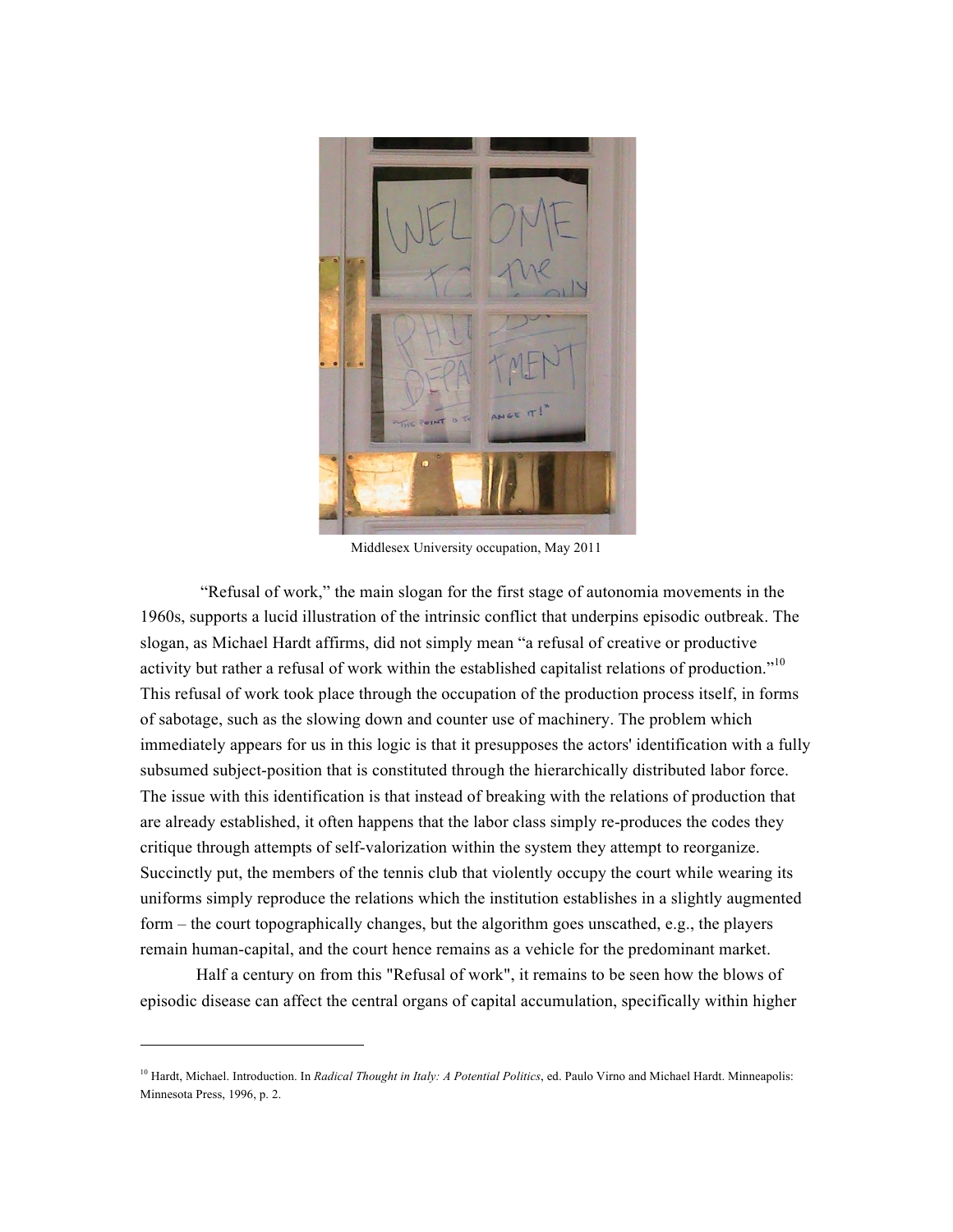education. Through the absorption of criticisms, the digestion of setbacks, the foreign intrusions of episodic disease can equate the re-enforcement of a shored-up immune system for vampiric forms of capital. In this way, formulating new forms of collectivity born out of crisis can be the contradiction by which the old is re-instated into what become 'evolved' variations on a theme. The governmental and institutional acts of clinical sterilization conducted in the aftermath of multitudes of demonstrations, occupations and protests; the new institutional and governmental marketing strategies around what education should represent to potential students<sup>10</sup> are all shifts which hover over the viability of episodic forms of disease, with demonstrations and the 'episodes' of occupation often being the incentive for a refined clinical treatment of the illness.

The space of the AND habitation taking hold of the Byam Shaw library's last months of existence and the Piracy Project generated from its midst reverse the expropriation initiated by the colonizations of vampiric capital towards a subversion of the alienation it effects. The disease, inserting itself within the institutional body, possesses more avenues for propagation by virtue of being placed under the auspices of an institutional framework. In turn it is capital accumulation, within a space such as the Byam Shaw library habitation, that can be seen as the disease to be eradicated (for instance, inserting itself surreptitiously through new forms of false 'communityled' initiatives). The forms of collectivity initiated through the AND habitation use conventional resources and pre-established communal spaces as hinges for the re-investment of relationships tying production to consumption. The forms of collective authorship displayed by the Piracy Project can act as models for effective inhabitation through their workshops and lectures. Attaching itself to an institutional infrastructure with a corrosive fixture, this type of habitation can altogether transform the body that gave it existence, and unlike the reactive impulsive of many occupations, negotiate a relationship of exchange with and within institutional structures themselves. The illness that propagates itself in this way, re-investing the expropriation of vampiric forms of capital, can potentially linger in the veins of organisms accumulating capital until reaching their heart.

 $10$  as with Middlesex University marketing itself as a champion of 'work-based learning' (against the superfluous 'excess' of Philosophy)